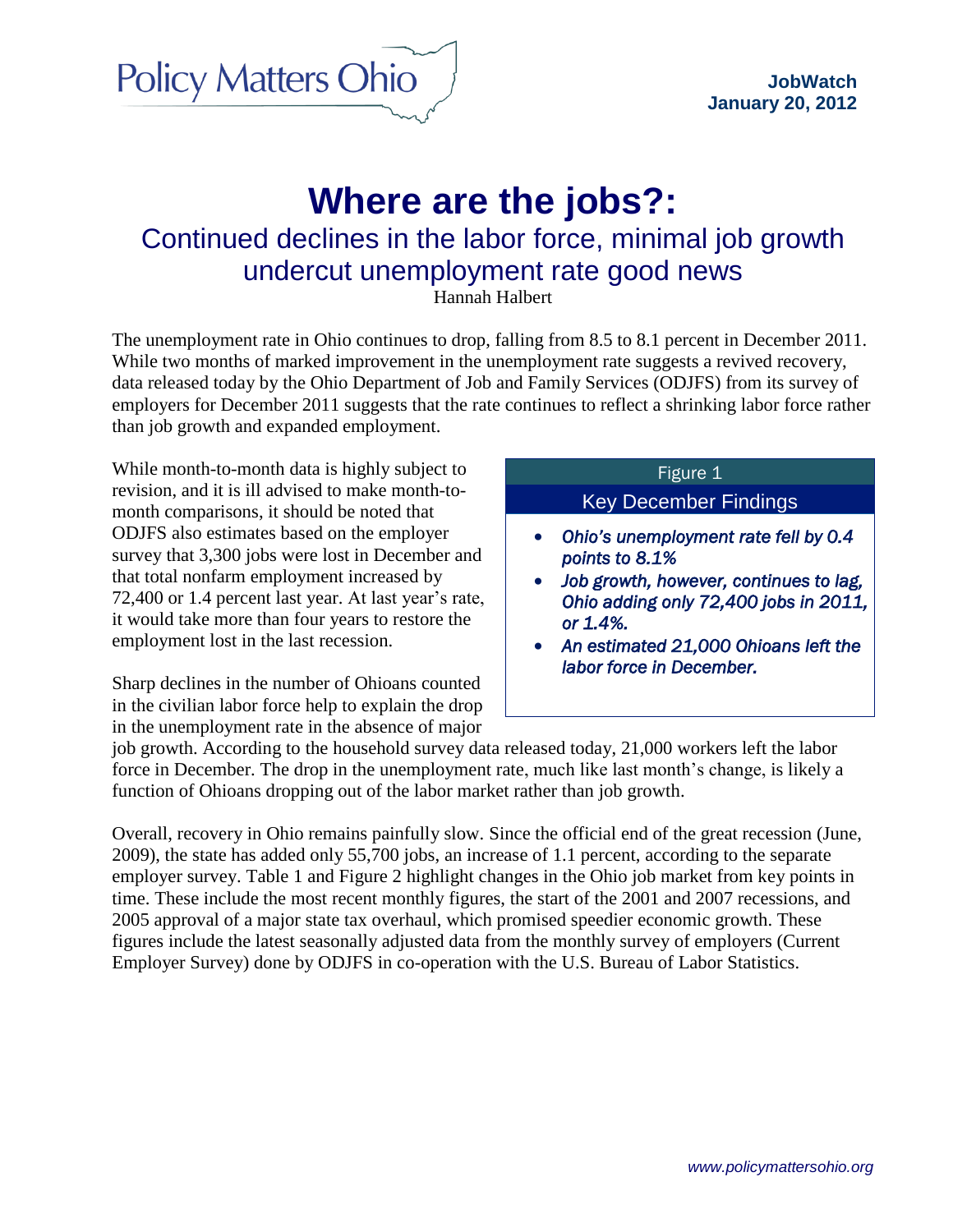| Table 1                                                                                                                                                                                          |                  |                                             |                                       |                                          |                                        |                                          |                                     |  |  |
|--------------------------------------------------------------------------------------------------------------------------------------------------------------------------------------------------|------------------|---------------------------------------------|---------------------------------------|------------------------------------------|----------------------------------------|------------------------------------------|-------------------------------------|--|--|
| Change in Ohio jobs by sector (in thousands)                                                                                                                                                     |                  |                                             |                                       |                                          |                                        |                                          |                                     |  |  |
|                                                                                                                                                                                                  | December<br>2011 | Job change<br>since 2001<br>recession start | $%$ change<br>since 2001<br>recession | Job change<br>since 2005<br>tax overhaul | % change<br>since 2005<br>tax overhaul | Job change since<br>2007 recession start | % change<br>since 2007<br>recession |  |  |
| Total jobs                                                                                                                                                                                       | 5106.6           | $-484.6$                                    | $-8.67$                               | $-325.6$                                 | $-5.99$                                | $-314.8$                                 | $-5.81$                             |  |  |
| Manufacturing                                                                                                                                                                                    | 639.3            | $-346.5$                                    | $-35.18%$                             | $-176.9$                                 | $-21.70$                               | $-122.5$                                 | $-16.10$                            |  |  |
| <b>Public sector</b>                                                                                                                                                                             | 771.8            | $-20.2$                                     | $-2.55$                               | $-28.2$                                  | $-3.53$                                | $-23.6$                                  | $-2.97$                             |  |  |
| Source: Economic Policy Institute and Ohio Department of Job and Family Services, CES seasonally adjusted data,<br>available at http://jfs.ohio.gov/releases/unemp/201201/unemppressrelease.asp. |                  |                                             |                                       |                                          |                                        |                                          |                                     |  |  |

Ohio had 5,421,400 nonfarm jobs when the Great Recession began in December 2007. Ohio then experienced 28 months of job loss. Ohio's employment trough occurred in December 2009 when Ohio had 418,200 fewer jobs than it did before the recession started. Since the trough, Ohio has added 103,200 jobs, so we remain more than 300,000 jobs short of the number we had when the recession began.



## **What's missing in the unemployment rate?**

Ohio's unemployment rate stands at 8.1 percent. Ohio's rate dropped 0.4 points in December, and is now outperforming the national rate, which stands at 8.5 percent. The number of Ohioans counted as unemployed fell by an estimated 27,000 in December, yet estimates from the same household survey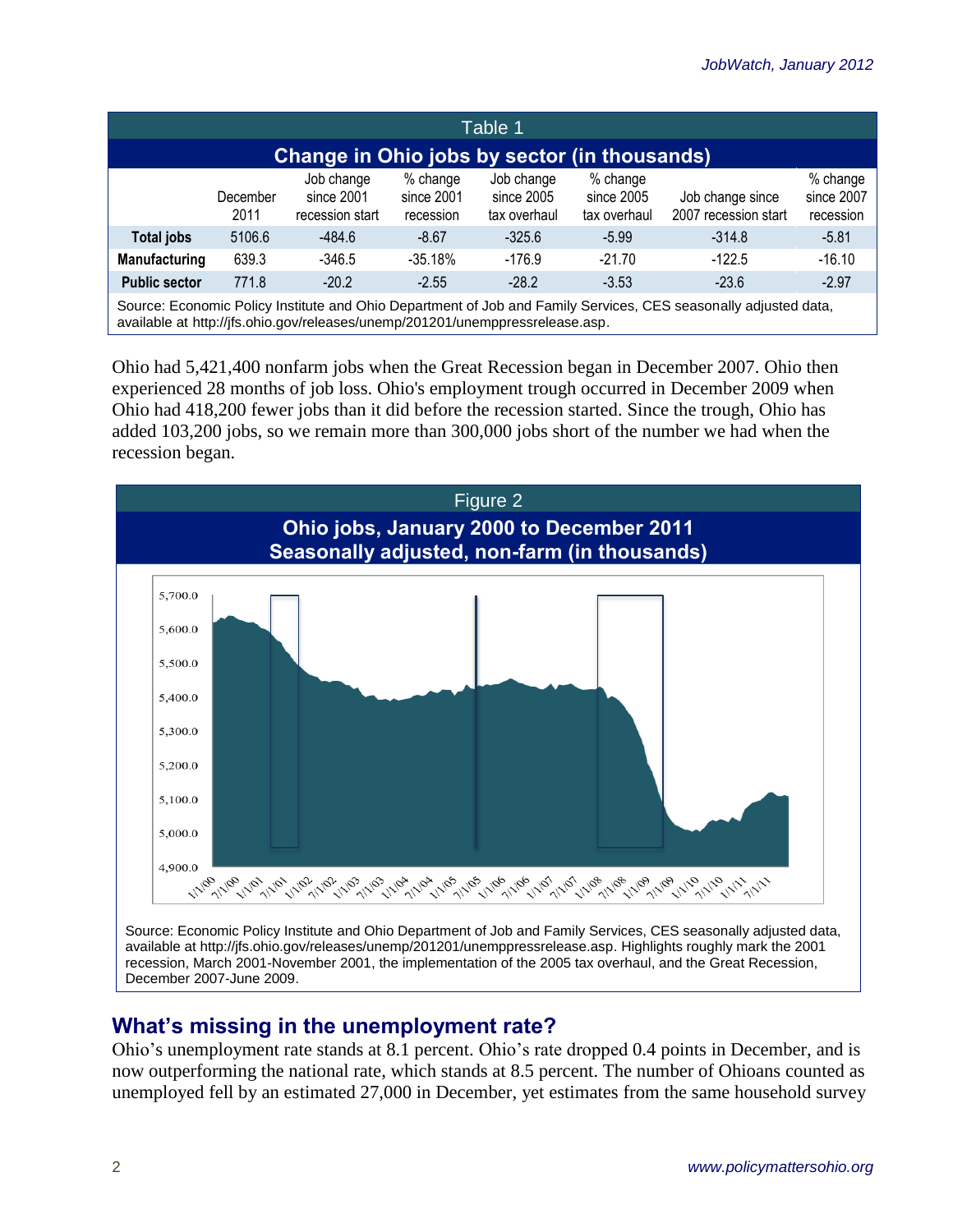show only 5,000 additional people are being counted as employed while more than four times that number left the labor force. (The government surveys both households and employers on employment; while the household survey is used to figure the unemployment rate, the employer survey is usually considered more reliable in counting jobs).

The unemployment rate only gives us an estimate of the percent of Ohioans who are unemployed in the labor force. To be counted as a member of the labor force, an individual must be actively seeking work. Many people, particularly during prolonged periods of high unemployment, stop seeking work and 'drop out' of the labor force. People may choose to care for children rather than continue to look for work, avoiding childcare costs. Others may return to school or retrain for a different career. Some are simply too discouraged to continue searching, applying, and receiving rejections. These individuals are not counted in the labor force or in the unemployment rate.

The labor force participation rate measures the proportion of the working age population that is working or actively seeking work. In 2010, Ohio's labor force participation rate stood at 65.2 percent, the lowest rate since the 1980s. The figures released today put the labor force participation rate at 64.4 percent. The other 35.6 percent are not included in the workforce and are not a part of the unemployment count. As the Figure 3 shows, Ohio's labor force continues to slowly erode.

The employment-to-population ratio shows the proportion of the working age population that is employed. Ohio's employment-to-population ratio for 2010 was 58.6 percent, the lowest rate since 1986. The numbers released today put Ohio's employment-to-population ratio at 59.2 percent, an improvement since 2010, but far too few Ohioans are working.



These ratios suggest that Ohio is on very shaky ground. While there has been some job growth, people continue to leave the labor force, suggesting that the modest gains are not being broadly felt,